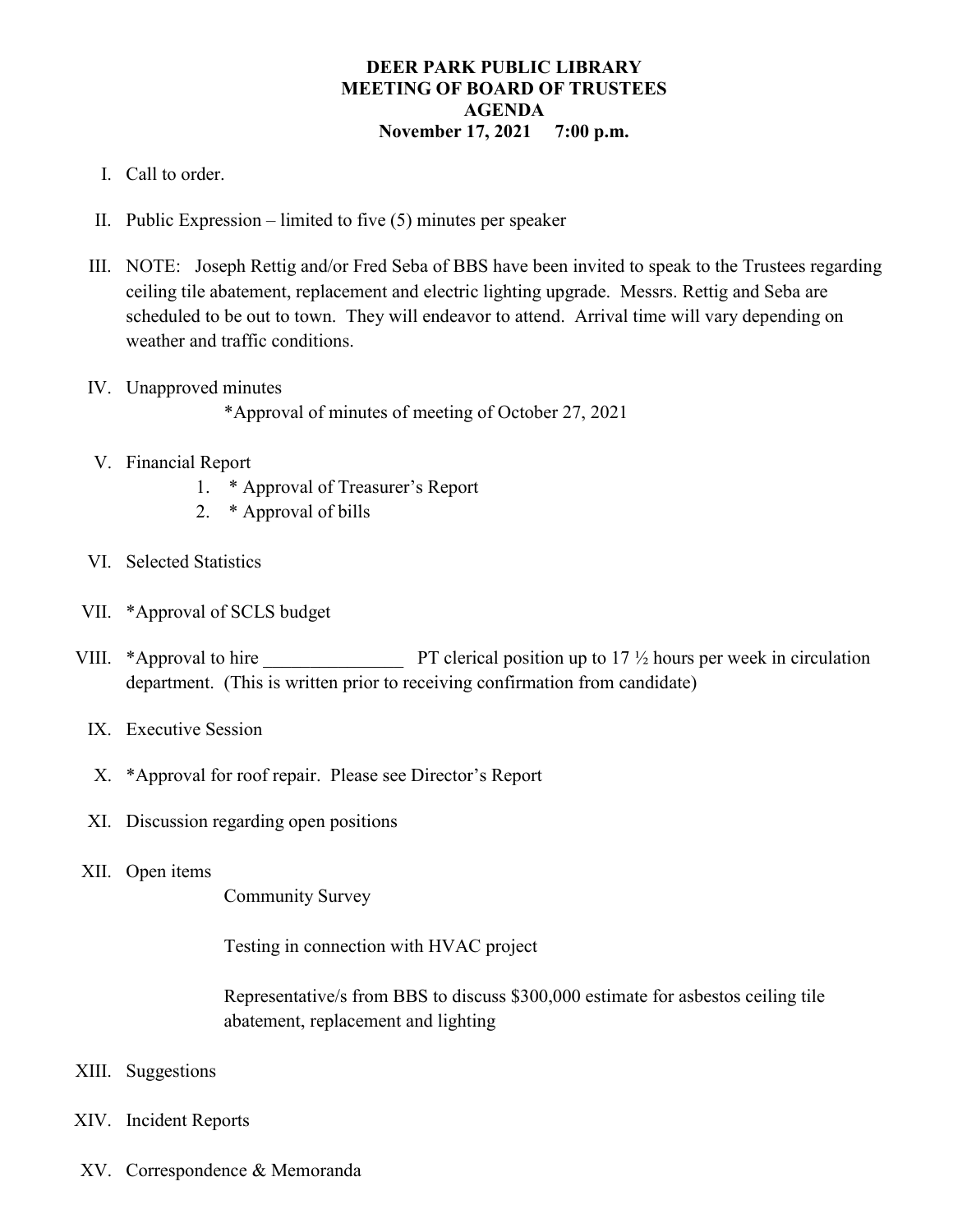- XVI. Request/s for using the meeting room none
- XVII. Other Business
- XVIII. Next Board Meeting to be Determined at 7:00 p.m.
	- XIX. Adjournment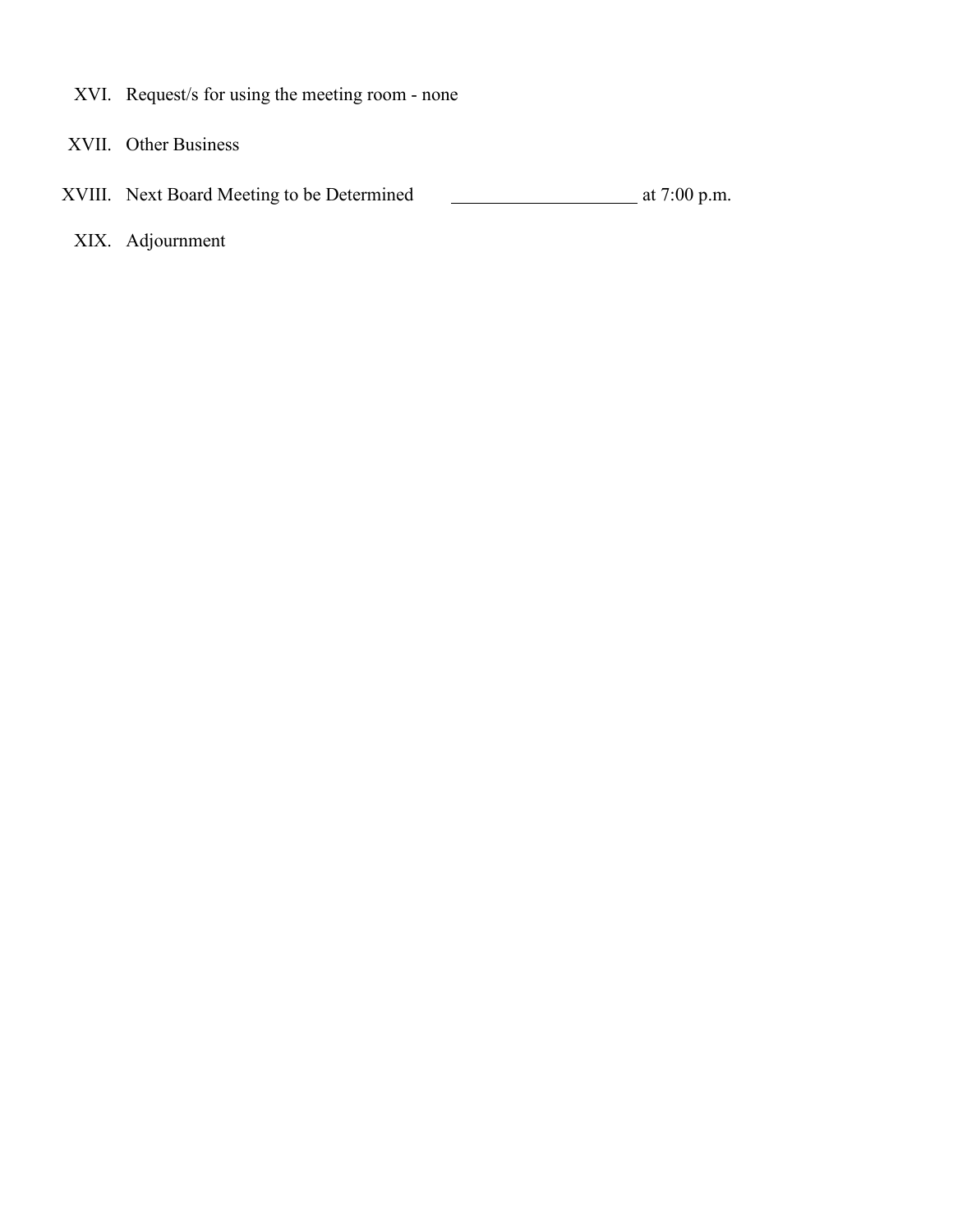Director's Report

November 17, 2021

The Roof

Problems with the roof are long standing. The 2018 Facilities Study prepared by BBS recommended that the roof be replaced.

Until such time as the roof is replaced repairs are necessary to keep water out and prevent further deterioration. Nationwide Restoration has been called upon to address issues as they occur. The frequency and severity of leaks has been reduced due to those efforts.

At this time, the membrane along the walls adjacent to the elevator is wrinkling and needs to be secured. Rather than proceed with having Nationwide Restoration do the repairs on time and materials basis as proposed, pursuant to the request of the Board of Trustees attempts have been made to obtain quotes for the work. The attempt has been unsuccessful.

One vendor did visit the library and upon seeing the roof proposed a large scale project. The proposed cost is so much less than what BBS estimated three years ago, that the vendor's proposal is subject to question. At such time as a decision is made to proceed with replacing the roof, BBS should be engaged for design and other services so that the project meets the needs of the library.

I recommend that Nationwide Restoration be engaged to proceed with repairing the area in the vicinity of the elevator and that Nationwide continue to be called in to take care of problems as they occur. Please note that Nationwide is not under a long term contract. Repairs are done in response to specific requests for service.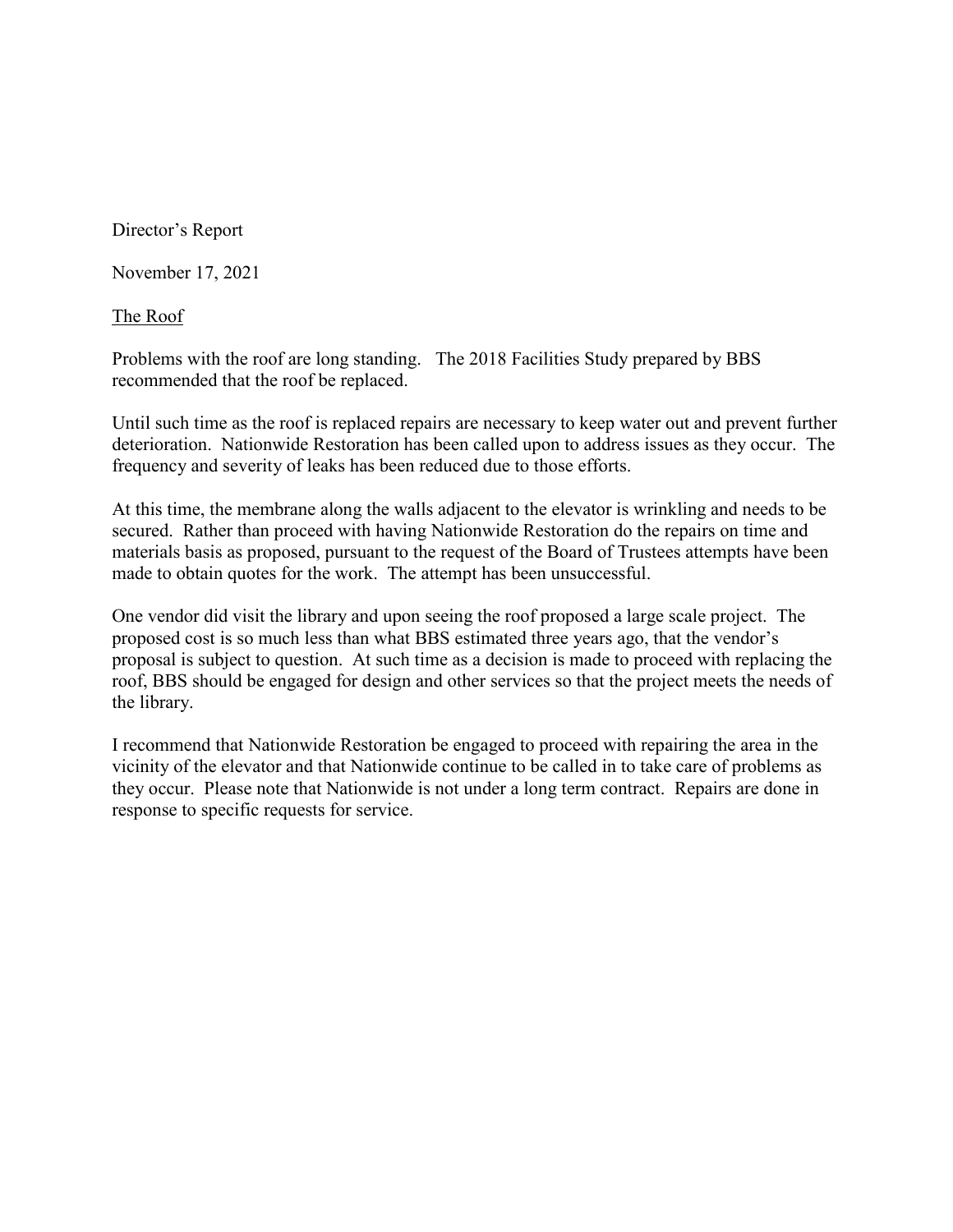**Stanford Free Library 6035 Route 82** Stanfordville, NY 12581

**Fall, 2020** 



## Stuff Happens!!!

Dear Friends and Neighbors,

The new library was filled with people browsing, borrowing items, using the internet and taking advantage of all the programs. We were thrilled with how things were going, enjoying the new building, planning new programs, etc. and then ..... COVID shut everything down.

The building was closed, but the library was open. We continued to serve our community in new, innovative ways. We partnered with the Town Recreation Department to offer several outdoor programs and we went virtual with others. Patrons now have the ability to sign up for a library card right from our website giving them immediate access to our many varied digital resources. In short, we worked hard to keep our patrons engaged and connected. The long-awaited reopening of the library building was met with enthusiasm and gratitude. Everyone is happy to be back inside the building and we are thrilled to see our patrons again.

The library will adapt to the needs of our community. As we look to the future our goal is to continue to adapt and provide Stanford residents with great service, programs and access to all the items in our library and the Mid-Hudson library system. In spite of the limitations of the COVID crisis the loaning of materials has surpassed last year's record levels and we expect it to continue to grow.

The library has become a virtual office. Many people have started working virtually. We have seen a marked increase in patrons using the library's WiFi both inside and outside the building. We are happy to help them to stay connected while remaining socially distant.

In closing, I'd like to thank you for your support. It is great seeing so many people taking pride in what we have been able to accomplish by working together. Let's keep it going!

The library can still use your help as we prepare for 2021. Please send your tax-deductible donation in the enclosed envelope. We are a non-profit 501(c) 3 and all donations are tax deductible. We greatly appreciate the continued support of our remarkable community.

Sincerely,

Mark Williams **Board President** 

**Library Board of Trustees** Jim Bail, Natalie Bliss, Pat Bull, Claudia De Bellis, Pamela Deitrich, John Shanley,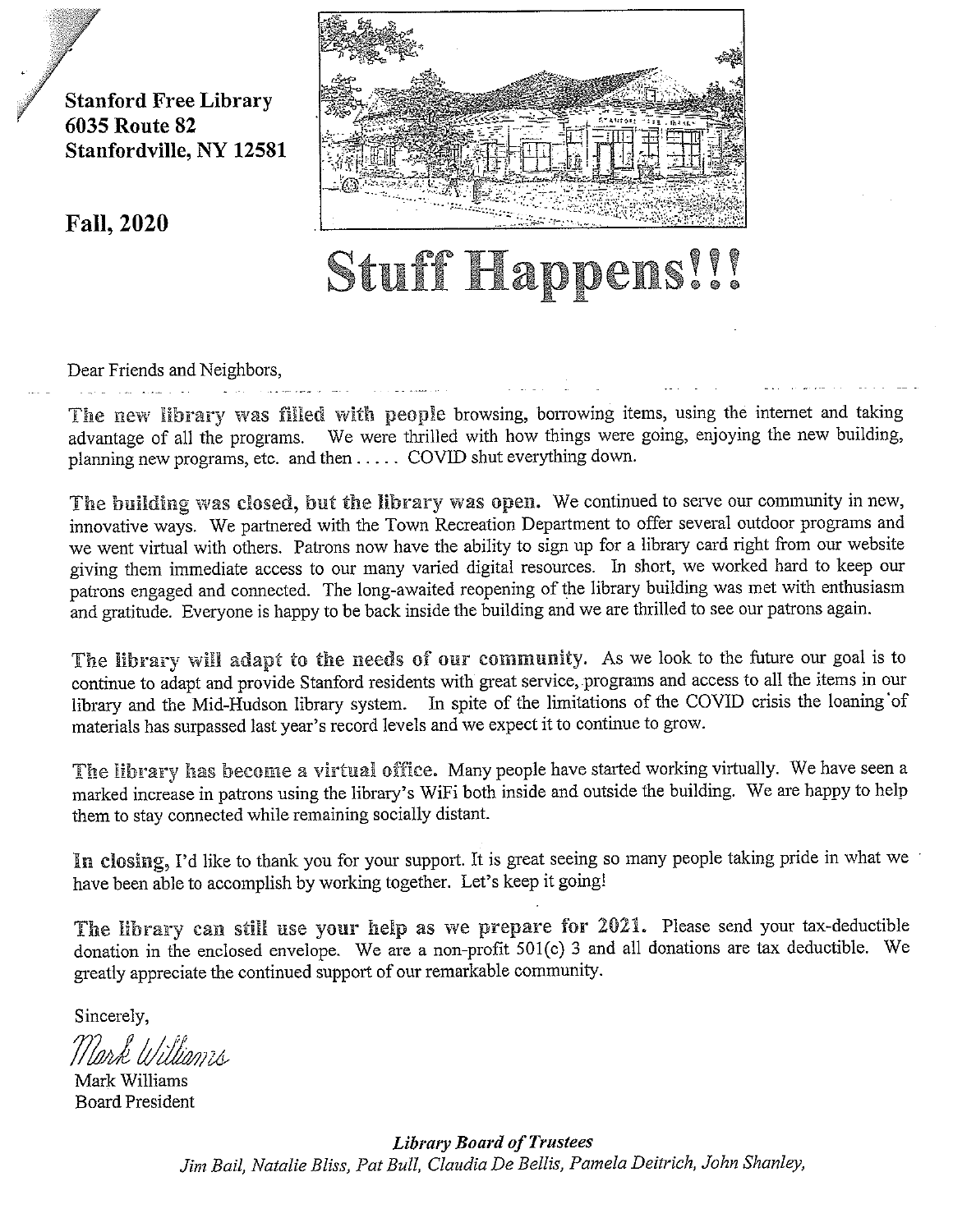## STANFORD FREE LIBRARY SURVEY 2020

The library periodically reevaluates its services. If you have already taken a survey, thank you. We are sending out this revised survey to reach a wider audience. Your opinion helps the library to better serve the community.

## Thank you.

|                               | 2. What library online services do you use? (check all that apply)<br>Adult eBooks _____ Children's/Teen eBooks ____Adult eAudio Books ____Children's/Teen eAudio Books<br>eMagazines _____ Research Databases _____Movies (Kanopy) ______ Language Learning (Mango)<br>Crafts (Creative Bug) _____ Kids Games/Stories based on books (Tumble Books) _____ Life Long Learning (Universal Class)                                                            |                                                                                                                                                                                                                                                                                                                                                                                                                                                                                                                                                                                               |                  |                                                                                                                 |                                                                                                                |  |
|-------------------------------|------------------------------------------------------------------------------------------------------------------------------------------------------------------------------------------------------------------------------------------------------------------------------------------------------------------------------------------------------------------------------------------------------------------------------------------------------------|-----------------------------------------------------------------------------------------------------------------------------------------------------------------------------------------------------------------------------------------------------------------------------------------------------------------------------------------------------------------------------------------------------------------------------------------------------------------------------------------------------------------------------------------------------------------------------------------------|------------------|-----------------------------------------------------------------------------------------------------------------|----------------------------------------------------------------------------------------------------------------|--|
|                               | 3. When you visit the library are you able to find what you want? ____Yes _____No ____With Help                                                                                                                                                                                                                                                                                                                                                            |                                                                                                                                                                                                                                                                                                                                                                                                                                                                                                                                                                                               |                  |                                                                                                                 |                                                                                                                |  |
|                               | 4. Other than books, DVDs, CDs and magazines, what other materials would you be interested in borrowing from our library?                                                                                                                                                                                                                                                                                                                                  |                                                                                                                                                                                                                                                                                                                                                                                                                                                                                                                                                                                               |                  |                                                                                                                 |                                                                                                                |  |
|                               |                                                                                                                                                                                                                                                                                                                                                                                                                                                            |                                                                                                                                                                                                                                                                                                                                                                                                                                                                                                                                                                                               |                  |                                                                                                                 |                                                                                                                |  |
| 5. Please rate the following: |                                                                                                                                                                                                                                                                                                                                                                                                                                                            |                                                                                                                                                                                                                                                                                                                                                                                                                                                                                                                                                                                               |                  |                                                                                                                 |                                                                                                                |  |
|                               | Excellent                                                                                                                                                                                                                                                                                                                                                                                                                                                  | $\label{eq:2.1} \omega_{\alpha}(\mathbf{r}) = \cos\left(\mathbf{r}^{\alpha}(\mathbf{r})\right) \left(\mathbf{r}^{\alpha}(\mathbf{r}) - \mathbf{r}^{\alpha}(\mathbf{r})\right) \left(\mathbf{r}^{\alpha}(\mathbf{r}) - \mathbf{r}^{\alpha}(\mathbf{r})\right) \left(\mathbf{r}^{\alpha}(\mathbf{r}) - \mathbf{r}^{\alpha}(\mathbf{r})\right) \left(\mathbf{r}^{\alpha}(\mathbf{r}) - \mathbf{r}^{\alpha}(\mathbf{r})\right) \left(\mathbf{r}^{\alpha}(\mathbf{r}) - \mathbf{$<br>Good in the season of the season of the season of the season of the season of the season of the season of the | Fair <b>Fair</b> | Poor to the control of the control of the control of the control of the control of the control of the control o | we consist to with the scription of the component of the Trivial Constanting of<br>Do Not Use                  |  |
| Website                       | □                                                                                                                                                                                                                                                                                                                                                                                                                                                          | ĿГ                                                                                                                                                                                                                                                                                                                                                                                                                                                                                                                                                                                            | ΙI               | $\Box$                                                                                                          | Ħ                                                                                                              |  |
| Social Media                  | ΙI                                                                                                                                                                                                                                                                                                                                                                                                                                                         | U                                                                                                                                                                                                                                                                                                                                                                                                                                                                                                                                                                                             | $\Box$           | $\Box$                                                                                                          | $\perp$                                                                                                        |  |
| Newsletter                    | $\mathsf{L}$                                                                                                                                                                                                                                                                                                                                                                                                                                               | U                                                                                                                                                                                                                                                                                                                                                                                                                                                                                                                                                                                             | $\vert \ \vert$  | П                                                                                                               | $\Box$                                                                                                         |  |
|                               |                                                                                                                                                                                                                                                                                                                                                                                                                                                            |                                                                                                                                                                                                                                                                                                                                                                                                                                                                                                                                                                                               |                  |                                                                                                                 |                                                                                                                |  |
| ◘                             | את המצואת האת השתליטות המוסגרות המוסגמת בין היא להמוצג ביותו שומות ומשפט מומידים היא היא היא היא היא היא היא ה<br>אין אין האת האת המוניטות המוסגמות המוסגמת המוסגמות בין של המוסגמות המוניטות היא היא היא היא היא היא היא היא הי<br>6. Our library is currently open: Mon. & Wed. 9am - 12pm & 2pm - 8pm, * Tues., Thurs. & Fri. 2pm - 8pm * Sat. 9am - 2pm<br>Here are some options to change them. Please mark the options that would be helpful to you. |                                                                                                                                                                                                                                                                                                                                                                                                                                                                                                                                                                                               |                  |                                                                                                                 | والعلاوة التي وول الحال عليه البوار فالكروب في العبير الرواحة العلوم في الأراضة الإسلام بمرحلة فللكر والتراحيب |  |
| $\Box$                        | Add morning hours - (9am - 12pm) on Tues., Thurs., or Fri.                                                                                                                                                                                                                                                                                                                                                                                                 |                                                                                                                                                                                                                                                                                                                                                                                                                                                                                                                                                                                               |                  |                                                                                                                 |                                                                                                                |  |
| □                             | Change to full day hours (9am to 8pm) - 3 days a week                                                                                                                                                                                                                                                                                                                                                                                                      |                                                                                                                                                                                                                                                                                                                                                                                                                                                                                                                                                                                               |                  |                                                                                                                 |                                                                                                                |  |
|                               | Change to full day hours - (10am - 7pm) Mon. - Fri                                                                                                                                                                                                                                                                                                                                                                                                         |                                                                                                                                                                                                                                                                                                                                                                                                                                                                                                                                                                                               |                  |                                                                                                                 |                                                                                                                |  |
| ⊓                             | Add Sat. hour - (2pm - 3pm)                                                                                                                                                                                                                                                                                                                                                                                                                                |                                                                                                                                                                                                                                                                                                                                                                                                                                                                                                                                                                                               |                  |                                                                                                                 |                                                                                                                |  |
| П                             | Satisfied with current hours.                                                                                                                                                                                                                                                                                                                                                                                                                              |                                                                                                                                                                                                                                                                                                                                                                                                                                                                                                                                                                                               |                  |                                                                                                                 |                                                                                                                |  |
|                               | ם.<br>בתקופת את שמו שבוא שבת היה המיני מציר הבפרסומת האם פתוח של שבת המשמשים של הבת האימפיה מתוחדת המתקנים של היה המ<br>7. How can the library and its services be improved?                                                                                                                                                                                                                                                                               |                                                                                                                                                                                                                                                                                                                                                                                                                                                                                                                                                                                               |                  |                                                                                                                 |                                                                                                                |  |
|                               |                                                                                                                                                                                                                                                                                                                                                                                                                                                            |                                                                                                                                                                                                                                                                                                                                                                                                                                                                                                                                                                                               |                  |                                                                                                                 |                                                                                                                |  |